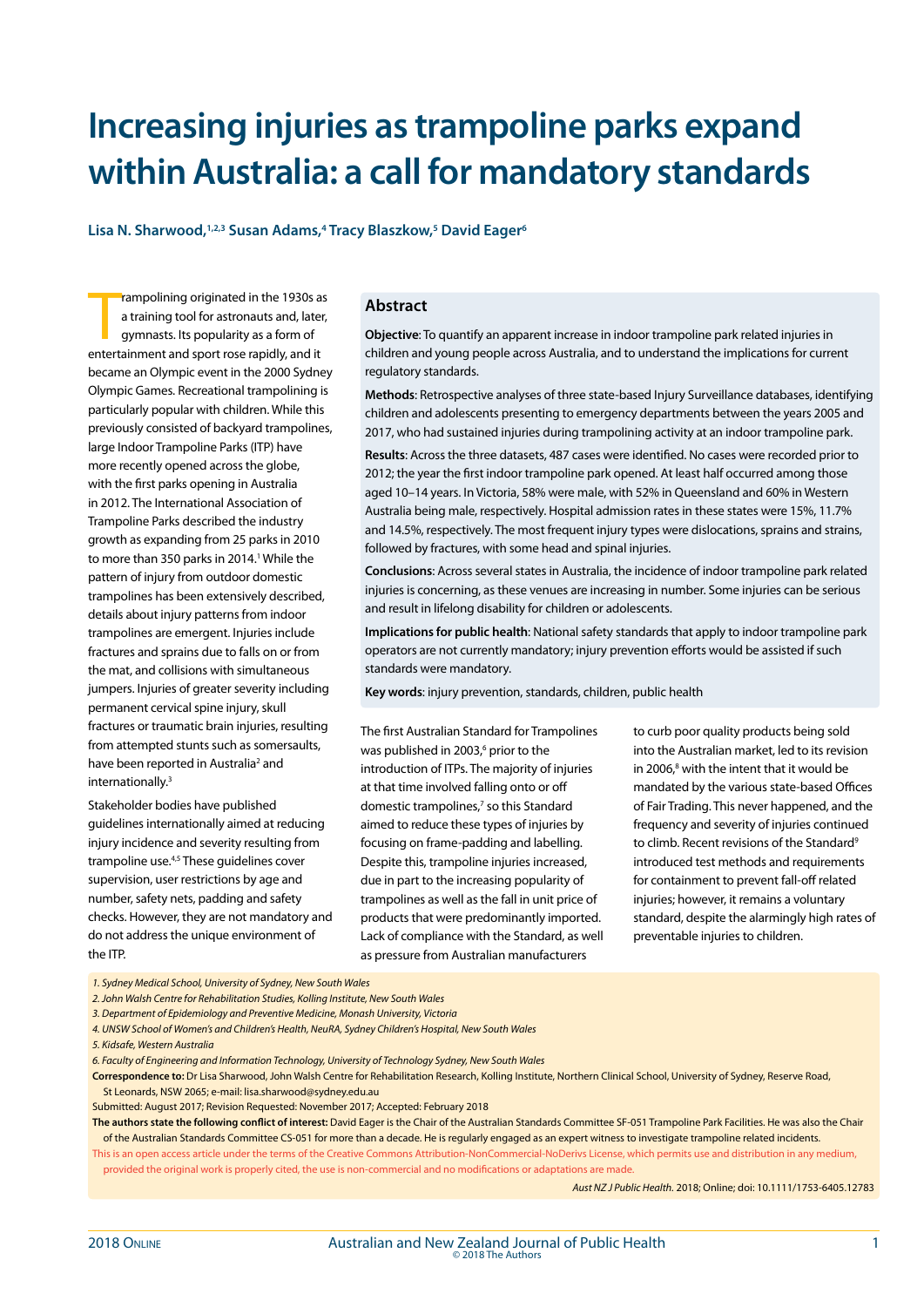It is unclear whether this Standard<sup>9</sup> is pertinent to the ITP environment, or whether the recommendations it contains can even be applied here. Without formal risk control mechanism, the design, operation, maintenance and inspection of Australian trampoline parks relies upon industry selfregulation via the Australian Trampoline Park Association (ATPA). ATPA membership mandates strict compliance with their Code of Practice,10 additionally facilitating access to insurance and reduced premium costs. However, membership is not mandatory for ITP operators, and more than half do not belong to the association. With evidence of serious injuries to some children occurring in ITPs in one Australian state<sup>2</sup> and significant parental concern expressed across the media,<sup>11</sup> there is a need to quantify what appears to be an increasing number of injuries in these venues.

This study aims to characterise the incidence and pattern of injuries sustained by children and young people aged 0–19 years at ITPs in Australia and to understand the implications for current regulatory standards.

## **Methods**

We conducted state-based retrospective analyses of children and adolescents aged 0–19 years presenting with trampoline park associated injuries between January 2005 and the first quarter of 2017. Cases were identified in the Injury Surveillance records of the Australian states of Victoria, Queensland and Western Australia, which account for 56% of the Australian population. Demographic data

and information regarding mechanism and injury type were recorded.

#### *Data Sources*

VEMD: In Victoria, the Victorian Emergency Minimum Dataset (VEMD)12 was interrogated. This is an ongoing surveillance dataset of injury presentations across 39 Victorian public hospital emergency departments (from 2004, all public hospitals with 24-hour service contribute data). The VEMD data are collected in accordance with National Minimum Data Standards for injury surveillance. While data is not coded using the ICD-10-AM system, the code set is similar and comparable.

QISU: In Queensland, data were provided by the Queensland Injury Surveillance Unit (QISU) Mater Health Service. The QISU database contains data collected from up to 33 participating hospitals – representing about one-quarter to one-fifth of all emergency department injury presentations in the state. There are currently 17 active collection hospitals in QLD comprising four sample regions: metropolitan (Brisbane), regional (Mackay and Moranbah Health Districts), tropical northern coast (Atherton, Mareeba, Tully and Innisfail) and remote (Mt Isa). Data is coded using the National Data Standards for Injury Surveillance.<sup>13</sup>

KIDSAFE WA: From Western Australia, data were provided by Kidsafe WA, who partner with the Princess Margaret Hospital (PMH) ED Injury Surveillance Unit to report on paediatric injury presentations for the 0–16 years age group. The PMH emergency department has more than 60,000 presentations annually, and is the state's



# **Figure 1:Annual injury incidence by state-based data source.**

only dedicated paediatric hospital and major trauma centre. A modified version of the International Classification of External Causes of Injury is used to code presentations.

#### *Search Terms*

VEMD: Case records were extracted for the 0–19 years age group, from July 2006 to June 2016. The 'Description of event' text variable was searched for the following terms: 1) trampoline with a name of a leisure centre; 2) trampoline with terms such as leisure centre, fun centre, play centre etc; or 3) trampoline park. Cases selected using the text variable were manually checked for relevance. Cases were then retained if the 'Human Intent' was coded to 'Non-intentional harm'. Cases were limited to incidence cases only (which excludes return visits and pre-arranged admissions).

QISU: Case records were extracted for the 0–19 years age group from January 2005 to December 2015, the most recently available data. The keywords searched were: 'TRAMP' or 'TRAMO' or 'TRAMPO' and *not* like 'TRAMPLED – AND- Centre or Indoor or Skyzone or Bounce or Parks or Xtreme or Just Jump or Jumpin 4 Fun or Air Factory. The activity field was 'trampolining' and the major injury factor 'TRAMPOLINE'. Cases involving domestic trampolines were excluded.

KIDSAFE WA: Case records were extracted for the 0–16 years age group from January 2005 to end of May 2017. Triage texts were searched for 'trampoline' OR this in combination with the injury coded as 'trampoline' AND Trampoline Centre or Indoor or Bounce or Aerial or JustJump or Just Jump or Jumpabout or Jump About or Gravity or Great Escape or Flipout or Trampoline World or Trampoline Arena or Complex or Sports. Case review then excluded injury presentations that did not occur at a dedicated indoor trampoline facility.

## **Results**

A total of 487 injury cases occurring between 2005 and 2016 were identified across the three datasets. No cases were recorded prior to 2012. Figure 1 shows the annual incidence of ITP injury presentations recorded by state.

The VEMD search identified 285 cases of children or adolescents aged 0–19 from July 2012 to June 2016. Almost half occurred among those aged 10–14 years (49%, n=140) and 57.5% (n=164) were male. Detailed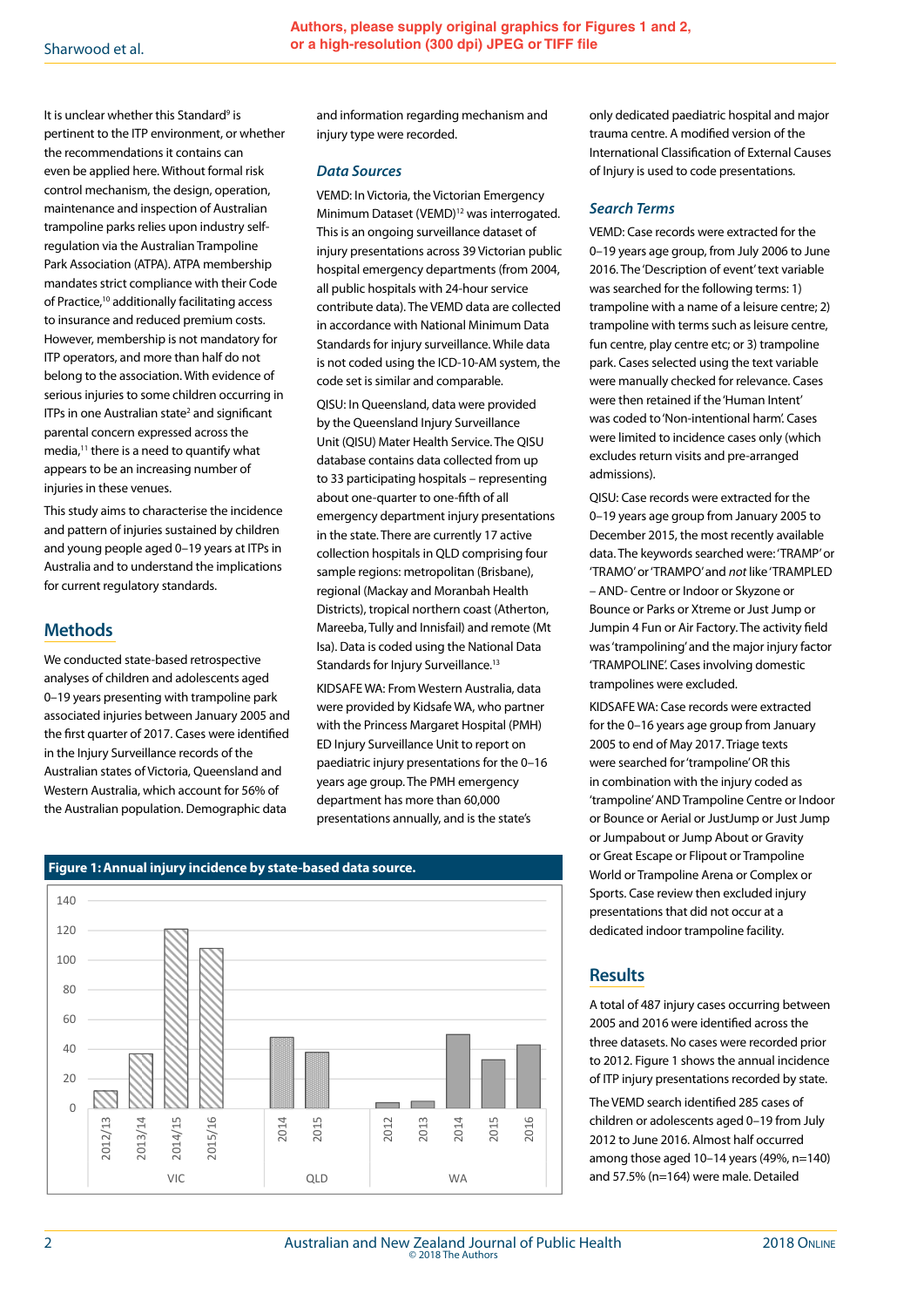mechanism was not recorded. The most frequently injured body regions were the ankle and foot (33%, n=94), followed by the elbow and forearm (15%, n=42). Spinal (11.5%, n=33) and head injuries (9.8%, n=28) were also identified.

The QISU data search identified 85 cases aged 0–19 from January 2014 to December 2015. More than half were 10–14 years of age (63.5% n=54); 52% male (n=44). The majority of injuries were recorded as due to an 'awkward landing' (57.6%), with 17.6% due to 'collisions', and 16.4% to a 'fall'. Of all reported activity types within the trampolining category, most (74%, n=63) were unspecified; 22% (n=19) were recorded as 'doing a trick'. Injuries are summarised in Figure 2.

Kidsafe WA data recorded 158 cases aged 0–16 from January 2012 to May 2017. We used whole year data only for this report; January 2012 to December 2016 (n=117). More than half (55%, n=64) of cases were aged 10–14. Age distributions across the three states are shown in Table 1.

Most injuries were sustained during an 'awkward landing' (40%, n=47). The activity most often described as contributing to the occurrence of an injury was 'doing a trick' (11.9%, n=14); however, in most cases, this was not specified (81.2%, n=). [Authors, please supply missing number if required] The most predominant injuries sustained were fractures (47%, n=55), followed by sprain/strain (31.6%, n=36.9).

Mechanism was only recorded in Queensland and Western Australia, with the most frequent description being an awkward landing. Details were often not specified. The most frequent injury types sustained across the three datasets were similar; dislocations/ sprains or strains and fractures being predominant. Body regions injured were also similar across states with the ankle/foot accounting for around one-third of injuries. Reported head injuries ranged from 4.3% to 9.8%, and neck injuries from 7.7% to 9.4% (Table 2).

**Table 1: Distribution of injury by age groups and state: VIC July 2012-June 2016, QLD January 2014 to December 2015 and WA January 2012 to December 2016 Age Group (years) VIC n (%) QLD n (%) WA n (%)**  $0-4$  15 (5.3) 5 (5.9) 9 (7.7) 5–9 75 (26.3) 14 (16.5) 34 (29.0) 10–14 140 (49.1) 54 (63.5) 64 (54.7) 15–19 55 (19.3) 12 (14.1) 10 (8.5) Total 285 (100) 85 (100) 117 (100)

| Table 2: Body regions injured (percentage) |      |      |           |
|--------------------------------------------|------|------|-----------|
| <b>Body region</b>                         | VIC  | 0LD  | <b>WA</b> |
| Ankle/foot                                 | 33   | 27.1 | 23.9      |
| Knee/leg                                   | 14   | 18.8 | 27.3      |
| Head/face                                  | 9.8  | 82   | 13.2      |
| Shoulder/Arm/hand                          | 26.3 | 30.6 | 17.9      |
| Abdomen/lumbar/pelvis                      | 3.9  | 3.5  | 5.1       |
| Neck                                       | 7.7  | 5.9  | 9.4       |
| <b>Other</b>                               | 5.3  | 5.9  | 3.4       |
| TOTAL                                      | 100  | 100  | 100       |

Most presentations saw the child return home from the ED following treatment, with 15.4% in Victoria, 11.6% in Queensland and 11.11% in Western Australia admitted to hospital. Kidsafe WA were able to provide referral data, showing that 75 (72.1 %) children required follow-up appointments, the largest group for fracture or orthopaedic outpatient clinics (35.5%, n=37.)

#### **Discussion**

This report demonstrates that the incidence of ITP-related injuries requiring emergency department treatment in children and adolescents in the states of Victoria, Queensland and Western Australia has been a continual problem since the first parks opened in 2012. This builds on the existing evidence from a New South Wales singlecentre study of an increasing incidence correlating with the opening of new ITPs.2 While data are not presented from other states and territories in Australia, it seems reasonable to assume that similar injury

incidence would likewise reflect this growth of ITP centres across the country.

Using search engines such as 'Google', it appears that the first ITP in Victoria was opened in early 2012, with four more centres opening in the next two years, and ten more during 2014–2015. The first park in Queensland opened in 2014, with six more in the same year and two in 2015. While more opened in 2016, QISU data was unavailable for 2016 at the time of this report. In WA, the first ITP opened in December 2012, with least six more by 2016. These numbers are likely not comprehensive.

This study does not compare domestic trampoline injuries to trampoline park injuries; however, Kasmire noted that ITPrelated injuries including open fractures and spinal cord injuries were more frequent and more likely to result in hospital admission compared with domestic trampolines.3 This study shows similar proportions of injuries requiring hospital admission across all states (12–15%), similar to the New South Wales study<sup>2</sup> and higher than the Kasmire study  $(8.8\%)$ .<sup>3</sup>

We found lower limb injuries, including fractures, were the most frequent injury, whereas upper limb injuries are reported as more frequently associated with domestic trampolines.14 This is important, given the evidence of a longer-than-anticipated 'return to normal function' following tibial fracture in the adolescent population, significantly affecting sports functioning for at least six